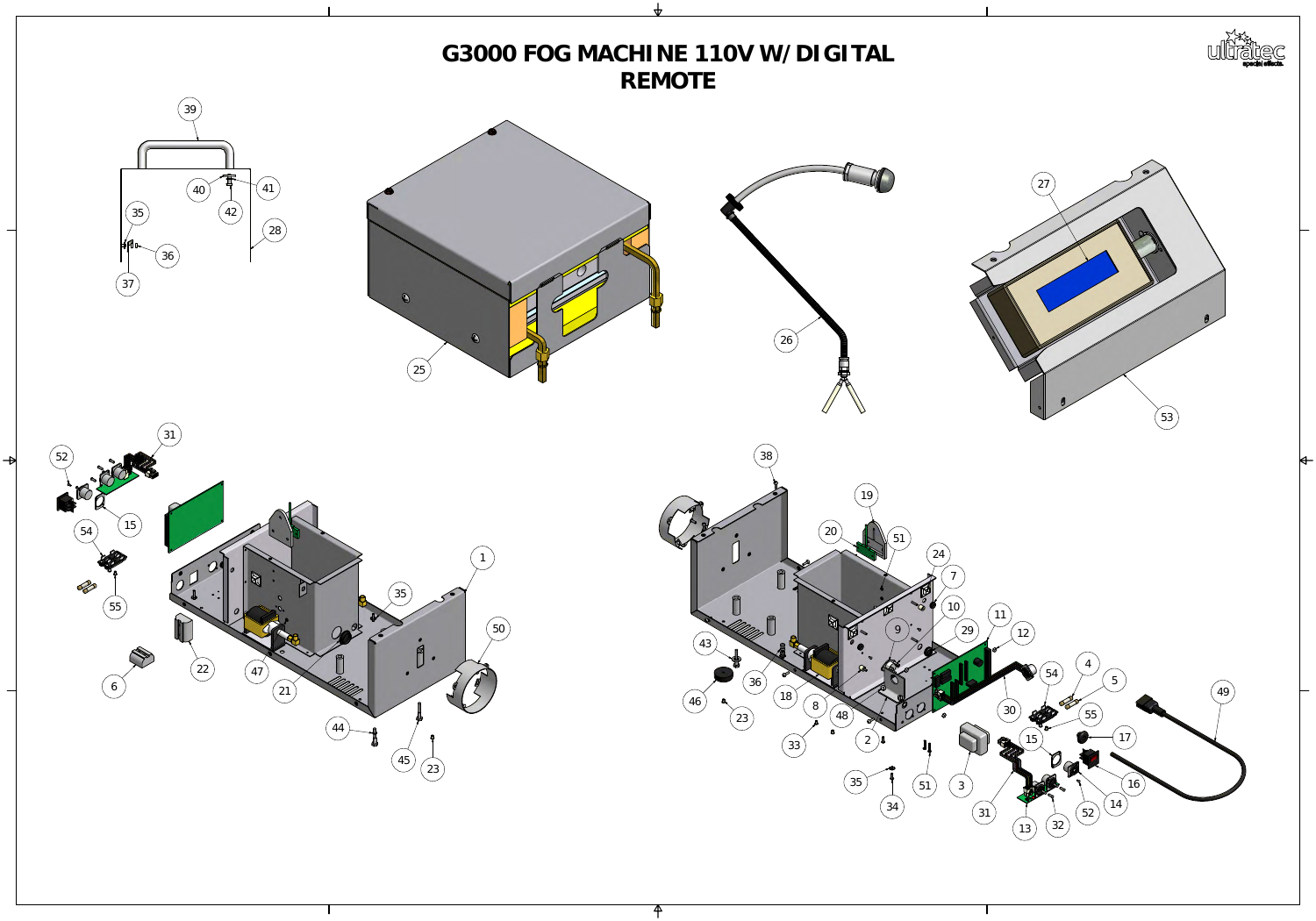

|                                      | PARTS LIST |                  |                           |                                                                      |  |  |
|--------------------------------------|------------|------------------|---------------------------|----------------------------------------------------------------------|--|--|
| <b>ITEM</b>                          |            | <b>QIY</b>       | <b>SALES NUMBER</b>       | <b>DESCRIPTION</b>                                                   |  |  |
|                                      |            |                  |                           | G3000 HASSIS BASE                                                    |  |  |
| $\boldsymbol{z}$                     |            |                  | CNP 4262                  | G3000 TRANSFORMER BRACKET                                            |  |  |
| 3                                    |            |                  | CYP 4218                  | G3000 TRANSFORMER 110V                                               |  |  |
| $\mathbf{R}$                         |            |                  | <b>CYP 4228</b>           | G3000 TRANSFORMER 220V                                               |  |  |
| $\overline{4}$<br>EŲ.                |            |                  | CVP2010                   | $\vert$ Q5AMPFUSE 1.25"                                              |  |  |
| $\overline{5}$<br><b>A</b>           |            |                  | $CP$ $4222$               | G3000 FUSE $1/4X1 - 1/420$ AMP                                       |  |  |
| 6<br>H                               |            |                  | CXP 4217                  | <b><i>BPOLE SPRING TERMINAL BLOCK</i></b>                            |  |  |
| W                                    |            | $\mathcal{Z}$    | <b>CYP 1288</b>           | 1/4" HOLE GROMMET THIN                                               |  |  |
| 8<br>W                               |            | $\overline{4}$   |                           | 3/8' STANDOFF                                                        |  |  |
| 9<br>П                               |            |                  | <b>CYP 2475</b>           | <b>HEATER TRIAC</b>                                                  |  |  |
| <b>10</b><br><b>All</b>              |            | $\mathcal{Z}$    |                           | #6X3⁄8BUTTITE SPACER G3000                                           |  |  |
| H                                    |            |                  | <b>CYP 4225</b>           | G3000MAINCONTROL BOARD                                               |  |  |
| 12<br>H                              |            | 6                |                           | #6⁄32" LOCKNJT                                                       |  |  |
| 13<br>H                              |            |                  | CYP 4235                  | <b>G300DMXBOARD</b>                                                  |  |  |
| 14<br>$\blacksquare$                 |            |                  | CXP 4197                  | GREY NEUTRIK MALE CHASSIS POWER OUT                                  |  |  |
| 15                                   |            |                  |                           | <b>GREY NEUTRIK BLACK MOUNT PLATE</b>                                |  |  |
| 16<br>W                              |            |                  | <b>COP 3040</b>           | <b>ILLUMINATED POWER SWITCH</b>                                      |  |  |
| 17<br><b>The Second Second</b>       |            |                  | CYP4276                   | G3000 "D" PLUG FOR 12 AWG CABLE                                      |  |  |
| 18<br><b>A</b>                       |            | $\mathbf{z}$     | <b>CYP4148</b>            | <b>PUMP ASSEMBLY-11OV</b>                                            |  |  |
| 19<br><b>kar</b>                     |            |                  | COP 4252                  | G3000 FLUD SENSOR HOLDER                                             |  |  |
| $\infty$<br><b>Kar</b>               |            |                  | COP 4242                  | G3000 FLUID SENSOR                                                   |  |  |
| 21<br>I. E                           |            |                  |                           | HOLE PLUG FOR INDUSTRIAL                                             |  |  |
| 22<br>$\blacksquare$                 |            |                  | CXP 4219                  | G3000 POWER BLOCK 4 POLE<br>ALMINMRIVETS - 3/16' X3/4"               |  |  |
| 23<br>K                              |            | $\overline{4}$   | <b>CYP 2075</b>           |                                                                      |  |  |
| 24<br>$\blacksquare$<br>▁▞▁▁▁▁<br>25 |            | 5                |                           | STICK ONS WIRE HOLDER<br>G3000BLOCK 11CV/22CVREV. 1 BUB/CAPILLARY    |  |  |
| <b>A</b>                             |            |                  | CP4000                    | G3000 JUG HOSE ASSEMBLY                                              |  |  |
| 26<br>H<br>27                        |            |                  | <b>CYP 4284</b><br>GF3005 | G3000 FOG MACHINE DIGITAL REMOTE ASSEMBLY                            |  |  |
| W<br>28                              |            |                  | COP 4236                  | G3000 CHASSIS LID                                                    |  |  |
| <b>III</b><br>29                     |            |                  |                           | 1/2'RUBBER GROMMET                                                   |  |  |
| <b>x</b><br><b>IN</b><br>$\infty$    |            |                  | <b>CYP 4233</b>           | G3000MAIN PCB WIRE HARNESS                                           |  |  |
| <b>A</b><br>31                       |            |                  | CNP 4234                  | G3000 DMXPCB WIRE HARNESS                                            |  |  |
| 32<br><b>Franc</b>                   |            | $\overline{4}$   |                           | $\#4X1/Z'$ PANPHILIPS H-LOBO                                         |  |  |
| 33                                   |            | $\overline{4}$   |                           | 3/16X3/8' RIVET BO                                                   |  |  |
| A<br>34                              |            | 6                |                           | #832X1/2PANBOLT                                                      |  |  |
| <b>The Second Second</b><br>35       |            | $\overline{5}$   |                           | $ \# {\rm SSTAR \, WASI\!-\!ER} $                                    |  |  |
| K<br>36                              |            | 11               |                           | 832STANDARD NJT                                                      |  |  |
| <b>III</b><br>37                     |            |                  | CXP 4257                  | <b>G3000 FUSE CLIPS</b>                                              |  |  |
| <b>All</b><br>38                     |            | 16               | CXP 4253                  | 1024 X 1/2' S.S. MACHINE SCREW BO                                    |  |  |
| $\blacksquare$<br>$\mathfrak{B}$     |            | $\boldsymbol{2}$ | <b>CYP4238</b>            | G3000MACHNE HANDLE                                                   |  |  |
| <b>Ta</b><br>40                      |            | $\overline{4}$   |                           | FLATWASHER - 5/16'                                                   |  |  |
| H<br>41                              |            | $\overline{4}$   |                           | LOCKWASHER - 5/16"                                                   |  |  |
| <b>All</b><br>42                     |            | $\overline{4}$   |                           | 5/16X3/4 HEXBOLT                                                     |  |  |
| H<br>43<br><b>Karl</b>               |            | 3                | CNP 4255                  | LOCKWASHER - 1/4"                                                    |  |  |
| 44<br><b>A</b>                       |            |                  |                           | 1/4" EXTERNAL TOOTHLOOK WASHER                                       |  |  |
| 45<br>HI I                           |            | $\overline{4}$   | CNP 4254                  | $1/4$ " X1- $1/2$ " BOLT (BLOOK)                                     |  |  |
| 46<br>W                              |            | $\overline{4}$   | <b>CYP 4223</b>           | RUBBER FEET G3000                                                    |  |  |
| 47<br><b>TAL</b>                     |            | $\mathbf{2}$     |                           | #440X3⁄8' FLATHEADPHLSCREW                                           |  |  |
| 48<br><b>Karl</b>                    |            | $\boldsymbol{z}$ | CNP 1296                  | #8⁄32' MIONLOCKNJT                                                   |  |  |
| 49<br><b>The Second Second</b>       |            |                  | $CVP$ $C00$               | 12/3 POWER CABLE                                                     |  |  |
| 50<br>$\blacksquare$                 |            |                  | <b>CXP 1046</b>           | <b>SHOW FOGGER HOSE ADAPTOR - 4"</b>                                 |  |  |
| K<br>51                              |            | $\overline{4}$   |                           | #632X34" PANPHLSCREW BO                                              |  |  |
| 52                                   |            | <b>10</b>        |                           | $1/8X1/2$ " RIVET BO                                                 |  |  |
| <b>TE</b><br>53                      |            |                  | COP 4249                  | G3000 REMOTE DOCK CHASSIS                                            |  |  |
| W<br>54                              |            | $\boldsymbol{z}$ | CXP 4215                  | <b>G3000 FUSE HOLDER</b>                                             |  |  |
| 55                                   |            | $\boldsymbol{z}$ |                           | $\overline{\mathrm{RWEIS}}$ - $1\mathcal{A}\ \mathrm{X}1\mathcal{A}$ |  |  |
|                                      |            |                  |                           |                                                                      |  |  |

# **REMOTE**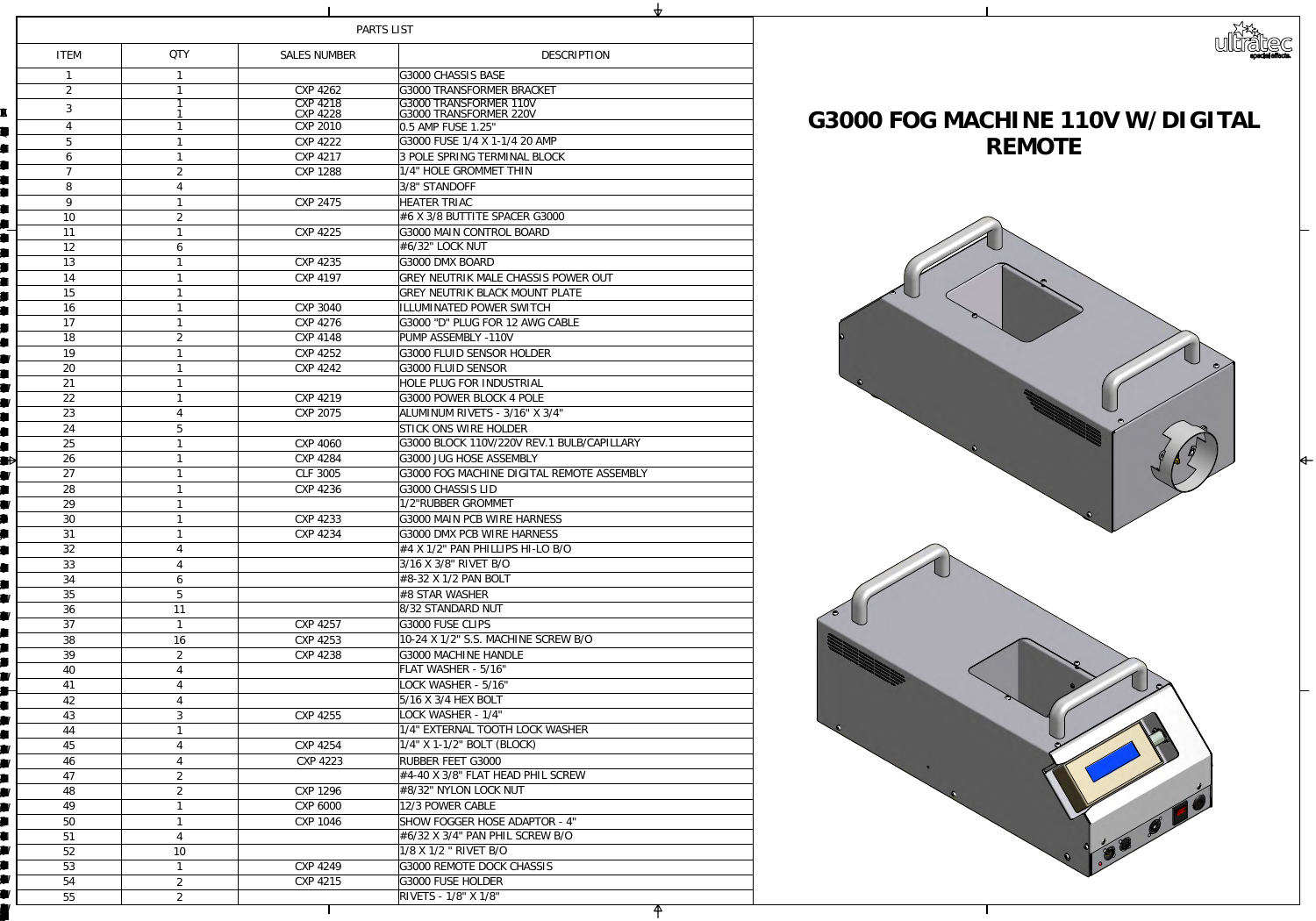|                             |                                  | PARTS LIST          |                                  |  |                |                                | PARTS LIST          |                               |
|-----------------------------|----------------------------------|---------------------|----------------------------------|--|----------------|--------------------------------|---------------------|-------------------------------|
| <b>ITEM</b>                 | QIY                              | <b>SALES NUMBER</b> | DESCRIPTION                      |  | <b>ITEM</b>    | QIY                            | <b>SALES NUMBER</b> | DESCRIPTION                   |
|                             |                                  | CYP 4243            | GG001/4X1/4HASTICWTE             |  |                |                                |                     |                               |
| $\mathbf{z}$                | 2500LF (Linear Foot)<br>Q762M    | <b>CYP 2476</b>     | 1/4" SILICONE TUBE LF            |  |                | 5000LF (Linear Foot)<br>1.524M | CXP 1216            | 1/4IDBLACKPACINDUSTRIALHOSE   |
| 3                           |                                  | CYP4246             | G3000 BLACK HOSE END STRAIGHT    |  | $\mathcal{Z}$  |                                | CP200               | 58S.S. INDUSTRIAL HOSE CLAMP  |
| $\overline{4}$              | $\boldsymbol{z}$                 | CNP 4259            | <b>PLASTICNJT</b>                |  |                |                                |                     |                               |
| $\overline{5}$              | 1.6404 LF (Linear Foot)<br>Q500M | CXP 4245            | G3000 BLACK HOSE COVER LF        |  | 3              | $\mathbf{2}$                   | CXP 1221            | 34 PLASTIC STRAIN RELIEF      |
| $\mathcal{G}$               |                                  | CNP 4247            | G3000BLACKHOSE 90* ANGLEHOSE END |  |                |                                |                     |                               |
|                             |                                  |                     | $JUG$ CAPS WHTE $(2LT / 4LT)$    |  | $\overline{4}$ |                                |                     | $JUG$ CAP WHTE (2LT / 4LT)    |
| $\mathcal{S}_{\mathcal{S}}$ | 2500LF (Linear Foot)<br>Q762M    |                     | SILICONE HOSE 3/16 X3/8 HOSE     |  |                |                                |                     |                               |
| $\Theta$                    |                                  | CNP 4290            | INDUSTRIAL FILTER CHECK VALVE    |  | $\overline{5}$ |                                | CP4290              | INDUSTRIAL FILTER CHECK VALVE |
|                             |                                  |                     |                                  |  |                |                                |                     |                               |





## **INDUSTRIALHOSEASSEMBLY**